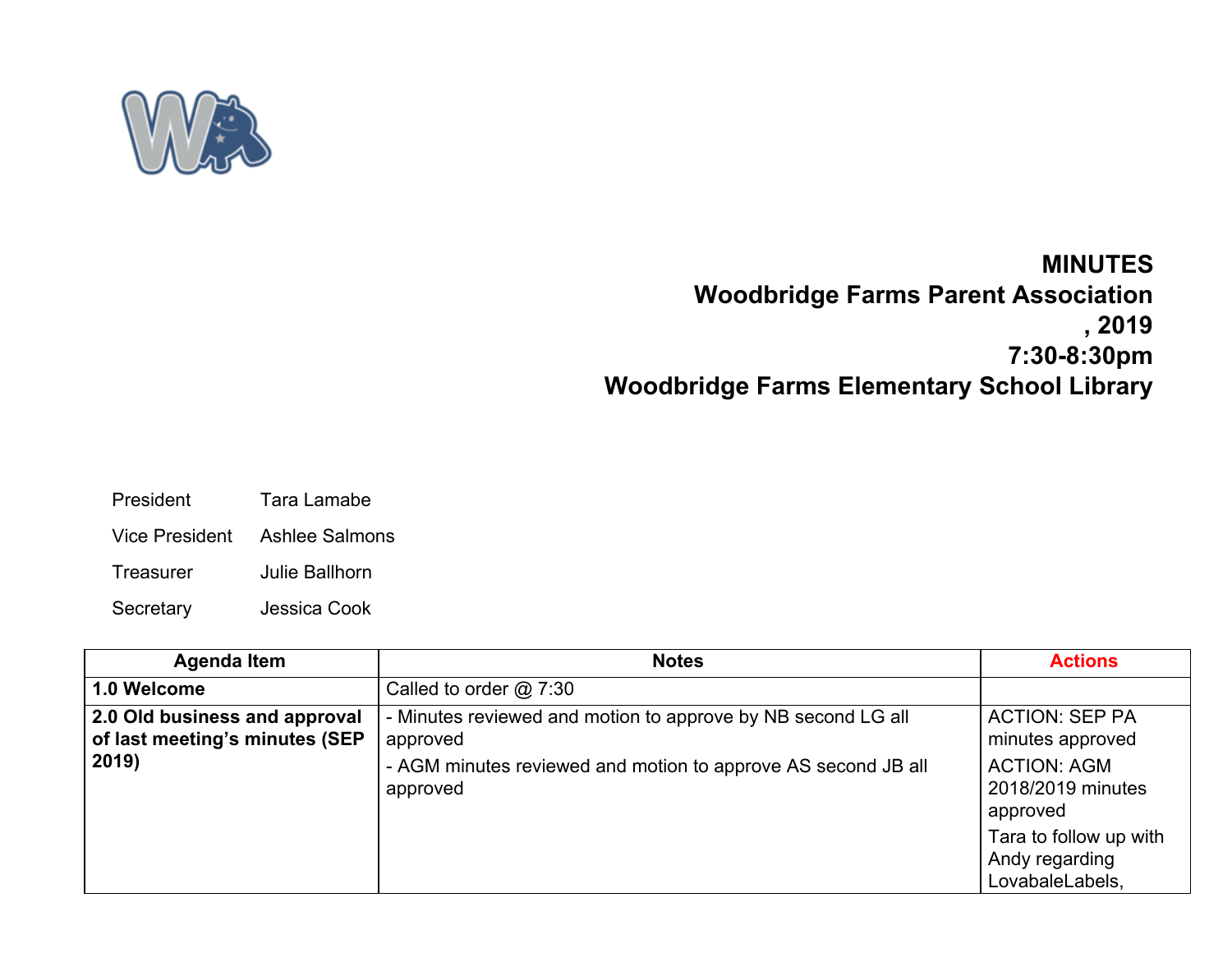|                             |                                                                                                                                                                                                                                                             | Cobbs on Wye, SPUD<br>to newsletter |
|-----------------------------|-------------------------------------------------------------------------------------------------------------------------------------------------------------------------------------------------------------------------------------------------------------|-------------------------------------|
| 3.0 Approval of Agenda      | motion to approve by LG and NB<br>$\blacksquare$                                                                                                                                                                                                            |                                     |
| <b>4.0 Treasurer Report</b> | excel spreadsheet to be attached                                                                                                                                                                                                                            |                                     |
| 5.0 Fundraiser Update       | 5.1 Hot Lunch largest number of orders evero                                                                                                                                                                                                                |                                     |
|                             | if volunteer turn out continues, possible two runs a month for second<br>term                                                                                                                                                                               |                                     |
|                             | Potentially a buy in snack program                                                                                                                                                                                                                          |                                     |
|                             | 5.2 Stawnichy's has been rolled out, some orders in, orders due by<br>November 4 and orders picked up on December 2                                                                                                                                         |                                     |
|                             | 5.3 Halloween Dance - have lots of volunteers already which is great.<br>DJ fees have increased by about \$110. Concession will be everything<br>for \$1. Nixing chocolate bars and trying out candy bags. Admission<br>remains the same as previous years. |                                     |
|                             | 5.4 Poinsettias havent started yet. Pick up will be December 2. Can<br>also run a gift card fundraiser \$25, \$50, \$100 concurrent with<br>pointsettias. If we get 20% back.                                                                               |                                     |
|                             | 5.5 WeeWonderland booked for the Gym December 16 -20                                                                                                                                                                                                        |                                     |
|                             | 5.6 Potentially having a raffle or 50/50 at the christmas concert in<br>december with proceeds going to books, field trip bussing, etc. To be<br>further discussed at next meeting.                                                                         |                                     |
|                             | 5.7 community grant to apply for to help apply for the wilderness field<br>trip. must be the parent association that applies for it and can be<br>applied twice a year.                                                                                     |                                     |
|                             | 5.8 boxes of apples as a fundraiser. 15lbs boxes and kids can earn<br>\$8-\$10 per box. potentially for next fall.                                                                                                                                          |                                     |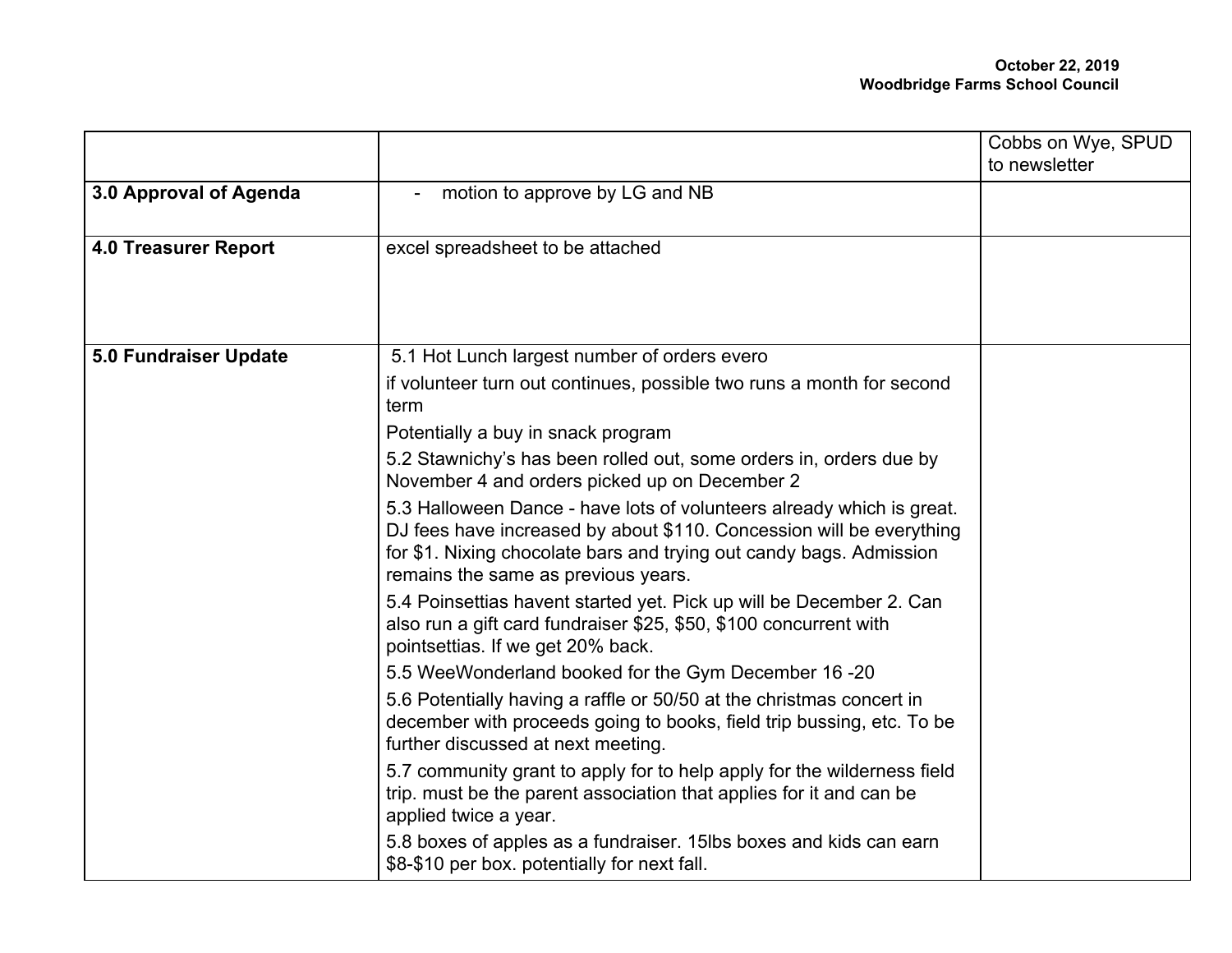| 6.0 Funding Requests     | Cookies and icing, hot chocolate. motion to fund up to \$300 by LL<br>second by NB all in favour none opposed | APPROVED will fund<br>cookies and hot<br>chocolate for the |
|--------------------------|---------------------------------------------------------------------------------------------------------------|------------------------------------------------------------|
|                          | teachers have submitted funding requests out of 17                                                            | grinch.                                                    |
| 7.0 New Business         | 7.1 Meeting Dates for 2019-2020                                                                               |                                                            |
| <b>8.0 Announcements</b> | Date of Next Meeting November 20, 2019                                                                        |                                                            |
|                          | Date: , 2019                                                                                                  |                                                            |
|                          | Time: 7:30pm                                                                                                  |                                                            |
|                          | Location: Woodbridge Farms School Library - childcare available                                               |                                                            |
| 9.0 Adjournment          | Meeting was adjourned at 7:57pm.                                                                              |                                                            |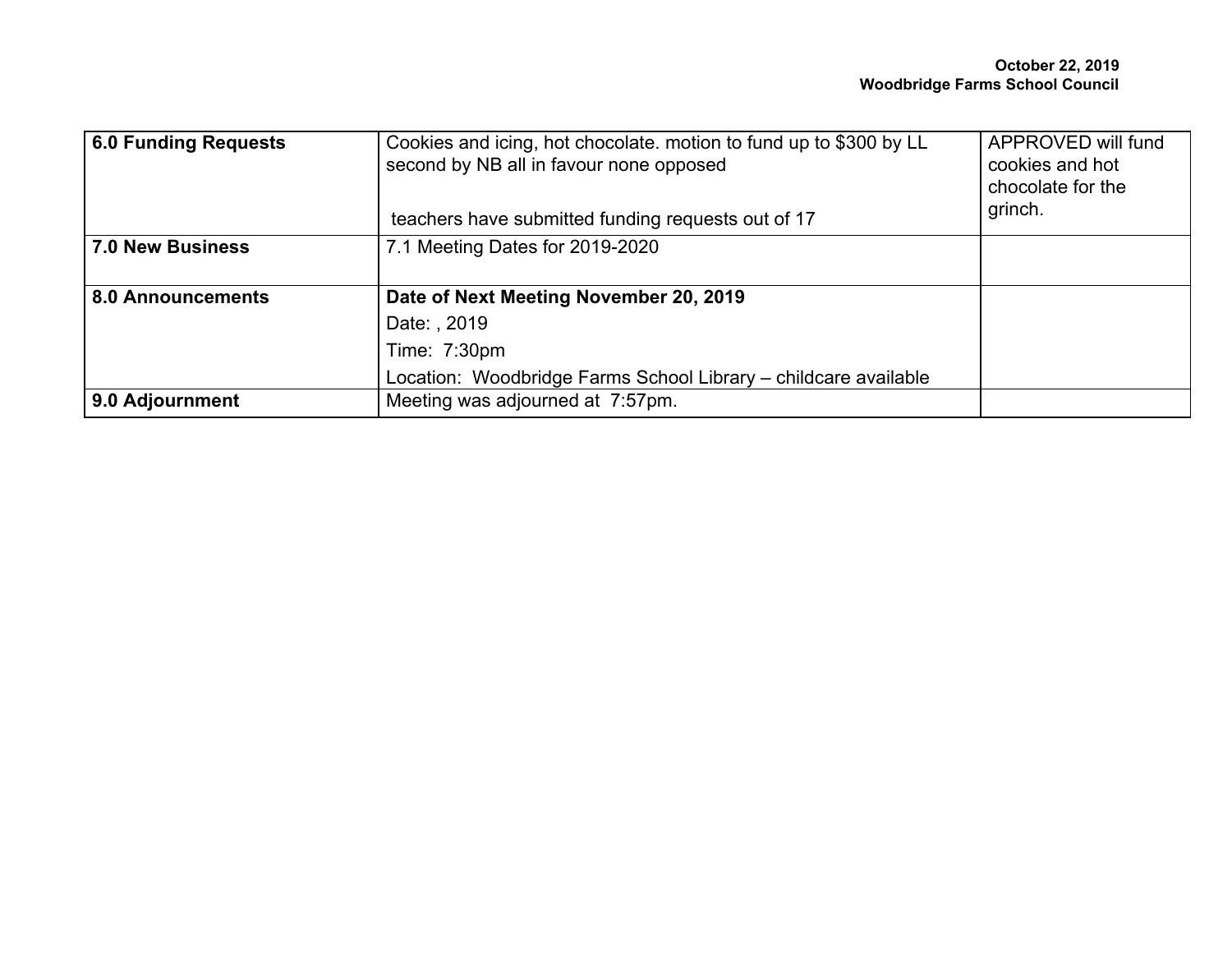| <b>Woodbridge Farms Parent Association</b>                      |               |                 |               |             |  |  |
|-----------------------------------------------------------------|---------------|-----------------|---------------|-------------|--|--|
| <b>Income Statement</b><br>September 1, 2018 to August 31, 2019 |               |                 |               |             |  |  |
|                                                                 |               |                 |               |             |  |  |
| <b>Net Assets - Beginning</b>                                   |               |                 |               | \$59,141.09 |  |  |
| <b>Income/Fundraisers</b>                                       | <b>Income</b> | <b>Expenses</b> | <b>Profit</b> |             |  |  |
| <b>Big Box of Cards</b>                                         | \$14,760.65   | \$10,109.48     | \$4,651.17    |             |  |  |
| Cobs                                                            |               |                 |               |             |  |  |
| <b>Flower Basket Fundraiser</b>                                 | 4,485.00      | 2,862.30        | 1,622.70      |             |  |  |
| Dances (Halloween/Spring)                                       | 2,278.45      | 2,196.96        | 81.49         |             |  |  |
| <b>Edmonton Oil Kings</b>                                       | 164.00        |                 | 164.00        |             |  |  |
| Hot Lunch Program                                               | 9,908.00      | 9,476.25        | 431.75        |             |  |  |
| Loveable Labels                                                 |               |                 |               |             |  |  |
| Poinsettia Fundraiser                                           | 1,071.00      | 978.60          | 92.40         |             |  |  |
| Sausage Fundraiser                                              | 8,269.00      | 5,976.84        | 2,292.16      |             |  |  |
| <b>SPUD Fundraiser</b>                                          | 114.90        |                 | 114.90        |             |  |  |
| Wee Wonderland 2018                                             | 5,992.45      | 1,286.77        | 4,705.68      |             |  |  |
| Wee Wonderland 2019                                             |               | 3,983.41        | $-3,983.41$   |             |  |  |
| <b>GIC Interest</b>                                             | 503.97        |                 | 503.97        |             |  |  |
| <b>Total Profit</b>                                             | \$47,547.42   | \$36,870.61     | \$10,676.81   |             |  |  |
| <b>Expenses</b>                                                 |               |                 |               |             |  |  |
| Operating Insurance                                             |               | \$464.13        |               |             |  |  |
| <b>Bank Fees/Service Charges</b>                                |               | \$183.67        |               |             |  |  |
| <b>Operating Supplies</b>                                       |               | 91.49           |               |             |  |  |
| <b>BBQ Rental</b>                                               |               | 316.52          |               |             |  |  |
| <b>Teachers Appreciation</b>                                    |               | 513.72          |               |             |  |  |
| <b>Student Resouce Fee</b>                                      |               | 3,380.00        |               |             |  |  |